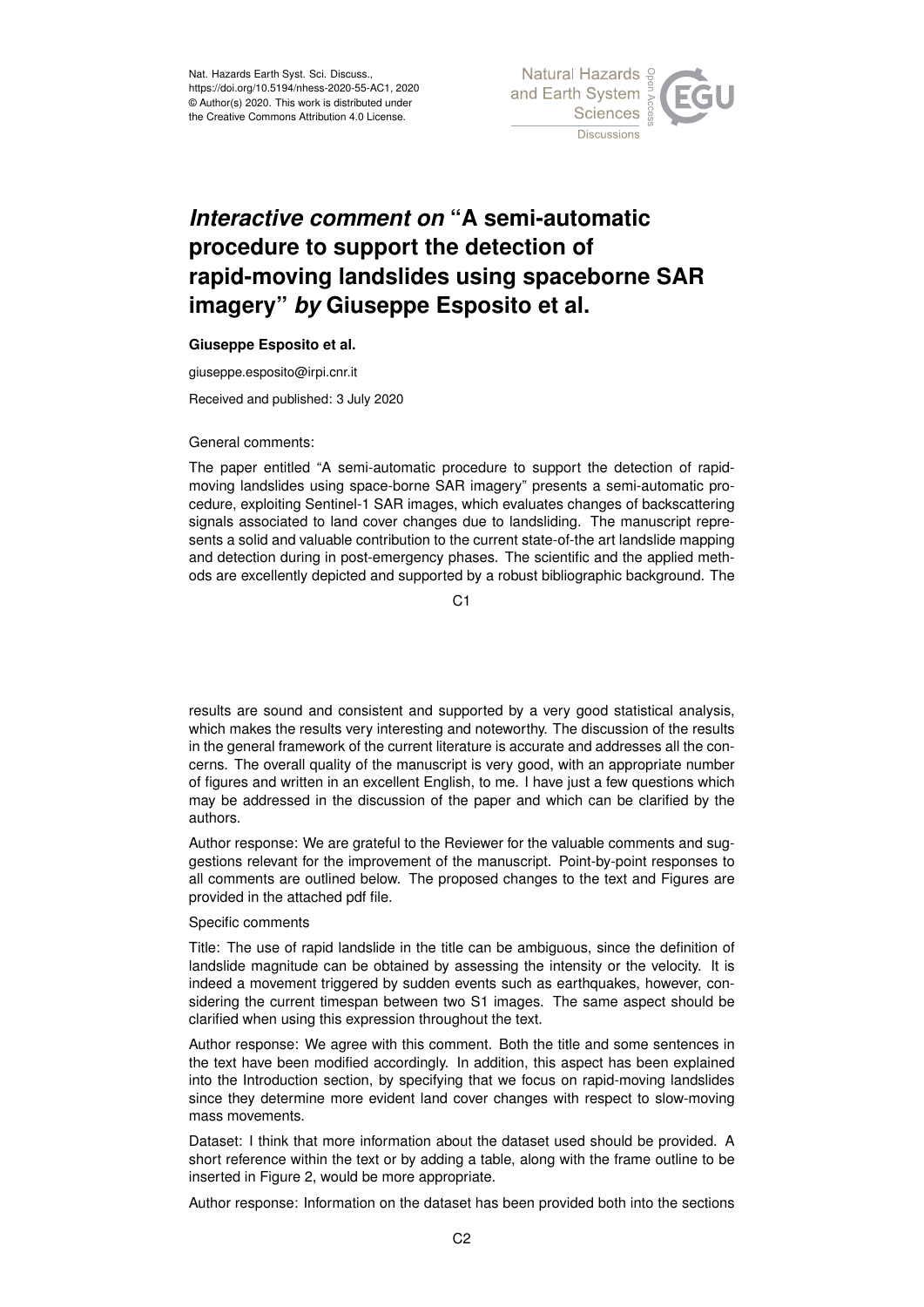2.1 and 3. Further specifications have been inserted in section 3, as highlighted below:

"Considering that the majority of the slopes in the study area are exposed towards West, to limit geometrical distortions in the single images and in the change detection estimation, we preferred to use IW-SLC products acquired in ascending mode, with a VV-VH polarization. Each IW product is collected with a swath characterized by a width of 250 km, subdivided in turn to three sub-swaths containing one image per polarization consisting of a series of bursts which are processed as independent SLC images."

A new version of Figure 2, including the spatial extent of the used Sentinel-1 SAR images, has been also prepared, as shown in the attached pdf file.

Speaking of the dataset, what about the geometry of acquisition? Did you use ascending or descending images? Moreover, do you expect differences in the final results by using both geometries? I also think a short comment on the potential geometric distortions of SAR imagery should be added in the text, if in somehow this may affect the goodness of the results.

Author response: In chapter 3 we have specified that this first application of the processing chain is based only on images acquired in ascending mode. This choice was taken a priori, taking into account that most of the slopes in the study area are exposed towards West, with the aim of limiting the inclusion of geometrical distortions. Besides this, we appreciate this valuable comment that gives us a starting point for improving the proposed procedure and considering the descending images in future steps. We agree that images acquired in both geometries can improve the quality of results, especially in mountainous areas. However, in this first application we focused mainly on the implementation of the processing chain, trying to get reasonable results in terms of output to a real case study. In the next steps, we will work to improve both detection and localization of landslide-related land cover changes, taking into account the possibility of combining ascending and descending images. We have added short comments in the Discussion section, as requested by the Reviewer.

C3

Structure of the paper: I find ambiguous to write about the results when speaking of the test site. I find more appropriate to separate the result section from the paragraph 3, by adding a fourth paragraph which should address only the results obtained.

Author response: We structured the paper by describing firstly the implemented procedure, and subsequently the application in Papua New Guinea. The latter is described within the chapter 3 that is thus aimed at outlining the results obtained with the procedure described before. For this reason, we propose to do not change the structure of the paper.

Results: Do you think all the changes detected, even those within the ground truth landslides, can be attributed to landslides? Are there any other land cover changes that can be identified (e.g. deforestation, river deviation, noise, etc.)? You write, indeed (line 301), that many segments outside landslide areas are not attributable to landslides, however, it is possible to find these segments within the ground truth landslides? Do you think is sufficient to discriminate landslide and non-landslide pixels by their number?

Author response: Thanks for this comment that allows us to clarify this crucial point of the paper. It is possible to find segments related to noise and local stream changes also within the yellow polygons, where landslides occurred. However, segments related to these type of changes are relatively smaller than those ascribable to landslides, as shown in the unchanged zones represented in Figure 4(d). The occurrence of many and large landslide-related segments has strongly influenced the statistics of change detections 9 and 10 shown in Figure 5, with respect to the other change detections characterized mostly by noise-related smaller segments. Therefore, both the size and the number of segments resulted discriminant for landslides detection. We exclude changes related to earthquake damage into the yellow polygons, given that the study area is sparsely populated.

I think the classification of the detected segments is still a main challenge, which, of